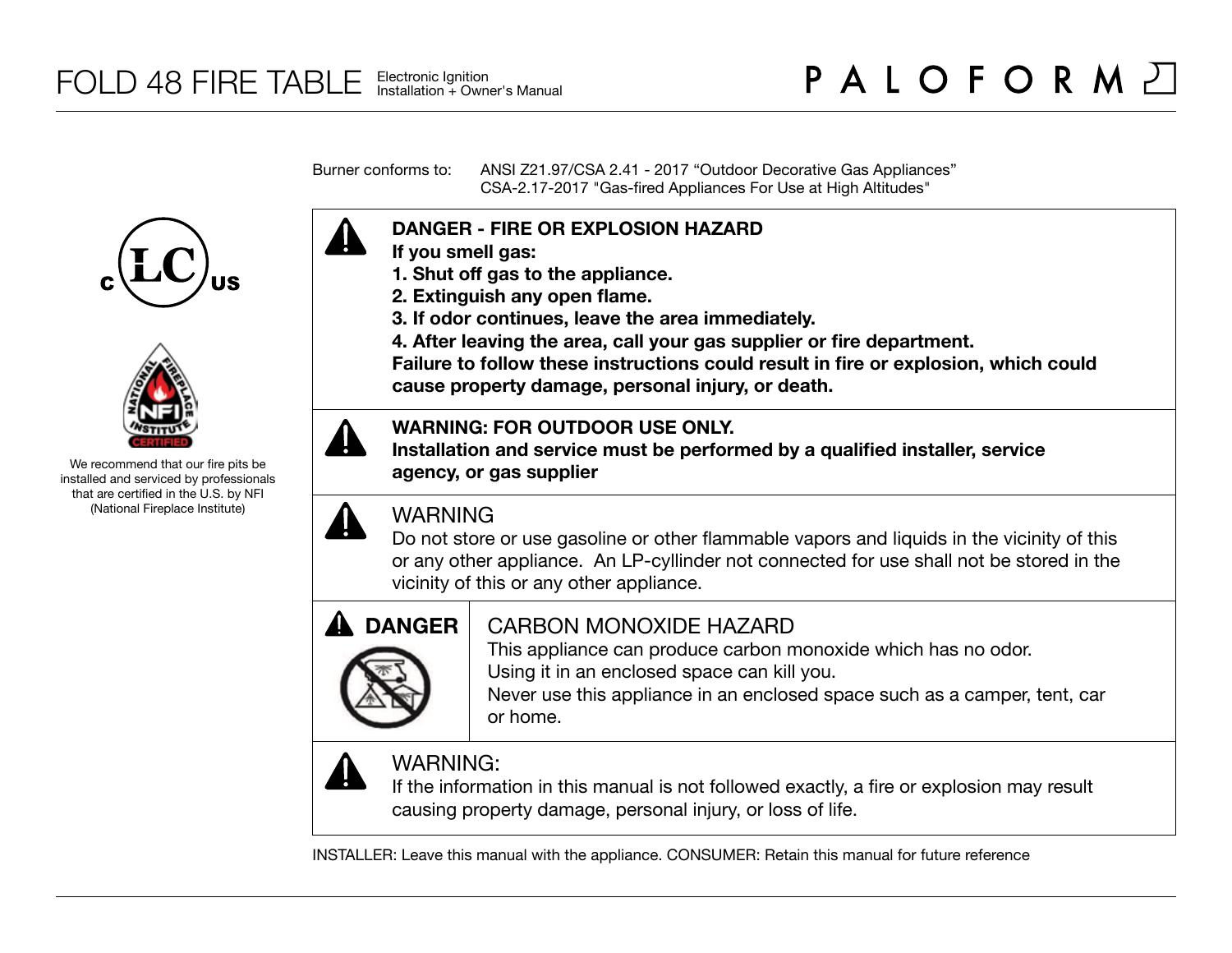IMPORTANT: This appliance should be inspected before use and at least once annually by a qualified service person.

More frequent cleaning may be required as necessary. It is imperative that the control compartment, burners and circulating air passageways of the appliance be kept clean.

DANGER: Carbon monoxide poisoning can lead to death!

CARBON MONOXIDE POISONING: Early signs of carbon monoxide poisoning resemble the flu, with symptoms including headache, dizziness, or nausea. If you experience these signs, the Fire Pit may not be working properly. Get fresh air at once! Have the Fire Pit serviced. Some people are more affected by carbon monoxide than others, including pregnant women, people with heart or lung disease or anemia, those under the influence of alcohol, and those at high altitudes.

#### NATURAL GAS AND PROPANE:

To assist in detecting leaks, an odorant has been added to natural gas and propane. However, this odorant can fade, and gas may be present even though no odor exists. Make certain you read and understand all warnings. Keep this manual for reference. It is your guide to safe and proper operation of this appliance.

WARNING: Any modification to this appliance or its controls can be dangerous.

- 1. This appliance, as supplied, is only for use with the type of gas indicated on the rating plate.
- 2. When this appliance is connected to a fixed piping system, the installation must conform to local codes. or in the absence of local codes, to the National Fuel Gas Code, ANSI Z223.1/NFPA 54, or the International Fuel Gas Code.
- 3. Keep the appliance area clear and free from combustible materials, gasoline and other flammable vapors and liquids
- 4. Do not burn solid fuel in this appliance. Do not use this appliance to cook food or to burn paper or other objects.
- 5. Children and adults should be alerted to the hazards of high surface temperatures and should stay away to avoid burns or clothing ignition.
- 6. Clothing or other flammable materials should not be hung from the appliance, or placed on or near the appliance.
- 7. Young children should be carefully supervised when they are in the area of the appliance.
- 8. Do not use the appliance if any part has been under water. Immediately call a qualified service technician to inspect the appliance and to replace any part of the control system and any gas control which has been under water.
- 9. Inspect the appliance before each use.

10. Turn the appliance off and let cool before servicing, installing, repairing or covering. Any guard or other protective device removed for servicing the appliance must be replaced prior to operating the appliance. Only a qualified service person should install, service, or repair the appliance.

# HIGH ALTITUDE INSTALLATION

The appliance is certified for installations up to 4500' (1372 m) above sea level. At this altitude range, no changes to the appliance are required. Please contact Paloform for information regarding installation above 4500' (1372 m).

# LOCAL CODES

The installation of this appliance must conform with local codes, or in the absence of local codes, with the National Fuel Gas Code, ANSI Z223.1 • NFPA 54; National Fuel Gas Code; Natural Gas and Propane Installation Code, CSA B149.1; or Propane Storage and Handling Code, CSA B149.2, as applicable.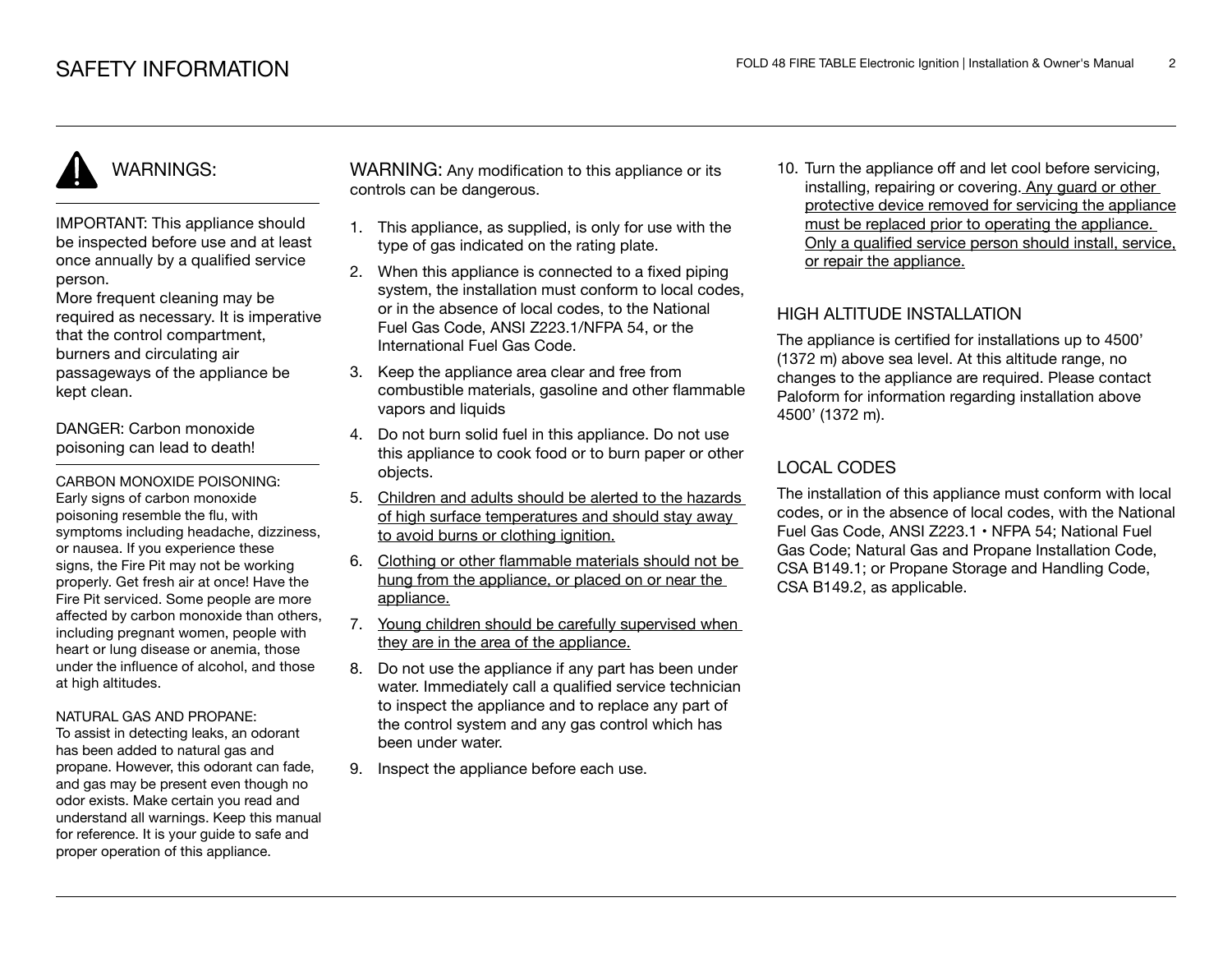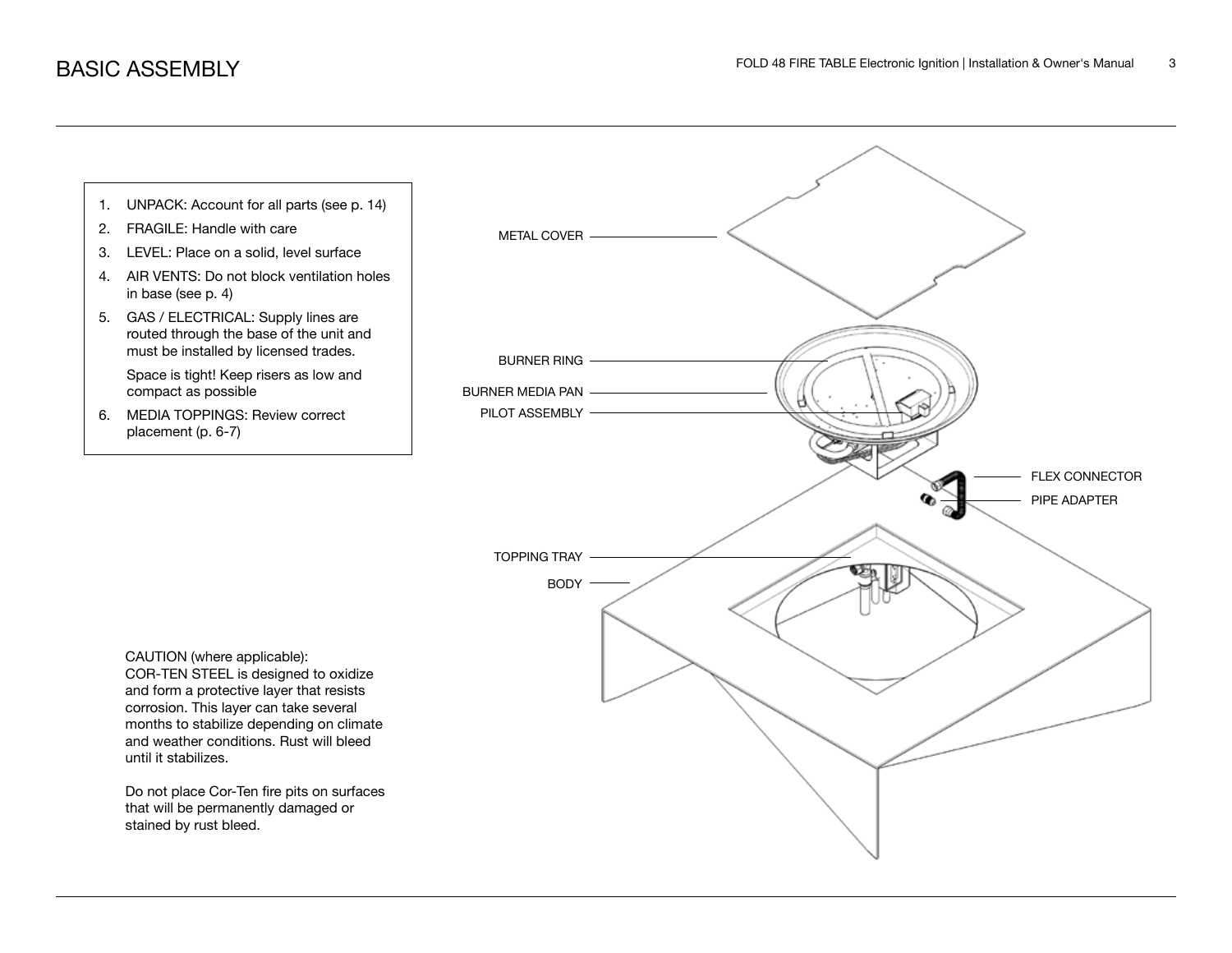Burner Model # Max Heat Input

Orifice Size **Burner Ports** Port Size Electrical

Inlet Pressure - Min. Inlet Pressure - Max.

|                                |                                                                                                                                                                              | 3" / 76<br>PPPPPPPPPPPPP              |             |
|--------------------------------|------------------------------------------------------------------------------------------------------------------------------------------------------------------------------|---------------------------------------|-------------|
| NATURAL GAS<br><b>CIR-E-18</b> | PROPANE<br>CIR-E-18P                                                                                                                                                         | $33 - 5/8$<br>854<br>$\frac{18}{457}$ | 48"<br>1219 |
| 69,000 BTU/h                   | 60,000 BTU/h                                                                                                                                                                 | $11 - 38"$                            |             |
| 4.5" W.C                       | 11.0" W.C.                                                                                                                                                                   | 289                                   |             |
| 10.5" W.C.                     | 13.0" W.C.                                                                                                                                                                   |                                       |             |
| 18                             | 37                                                                                                                                                                           |                                       |             |
| 68                             | 68                                                                                                                                                                           | 48"<br>1219                           |             |
| 1/8"                           | 1/8"                                                                                                                                                                         | $\Box$                                |             |
|                                | 120V 15A Outdoor Receptacle - Dedicated<br>Circuit with Wall Switch. Burner connects<br>via an AC adapter. Must be installed and<br>grounded in accordance with local codes. |                                       | 14"<br>356  |
|                                |                                                                                                                                                                              |                                       |             |

GAS SUPPLY OPENING / VENTILATION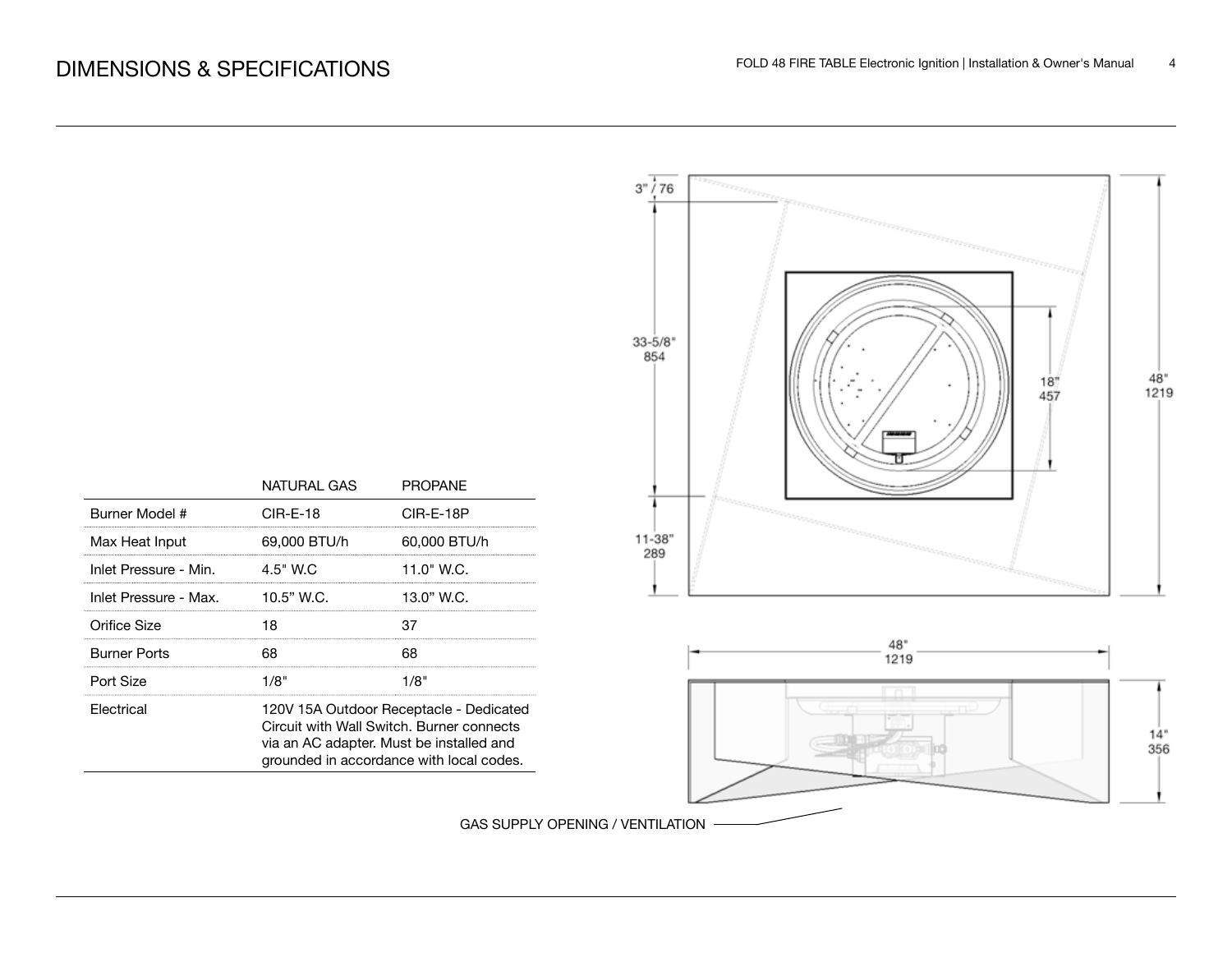

# MINIMUM CLEARANCES TO COMBUSTIBLES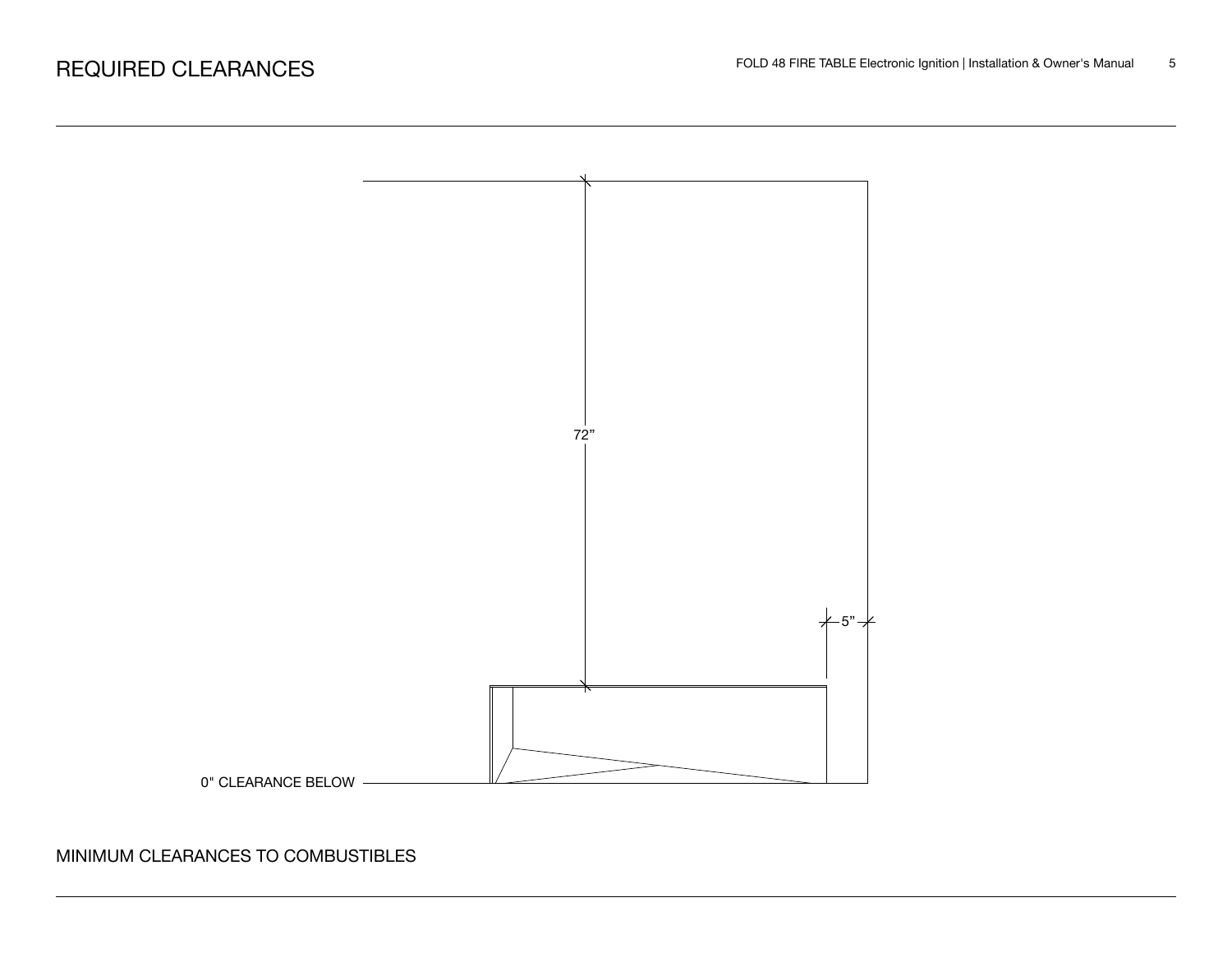Failure to position parts in accordance with these diagrams and instructions and/or failure to use parts specifically approved for use with this appliance may result in property damage or personal injury.

Do not remove the data plates attached to the Outdoor Fire Pit Burner. These plates contain important information.

#### NOTICE:

Installation and repair should be done by a qualified service person. The appliance should be inspected before use and at least once annually by a qualified service person. More frequent cleaning may be required as necessary. It is imperative that control compartment, burner ports and circulating air passageways of the appliance be kept clean.

# CAUTION:

New Lava Rock may pop or crackle when first heated. This should subside after 30 minutes to one hour or more of operation. Maintain safe distance during this time.

# TO ASSEMBLE THE FIRE PIT

- 1. Connect the Burner Assembly to the gas/propane supply using the supplied flex connector and following the instructions on page 8.
- 2. Carefully leak test all connections following the procedure on page 8.
- 3. Fill the burner pan evenly with burner media (crushed tempered glass for natural gas; volcanic rock for propane). Do not obstruct the pilot lighting port with burner media! Use burner media supplied by Paloform only!
- 4. Follow the Initial Lighting Instructions on page 9. Make sure that the flame carries to all parts of the burner. Turn OFF the appliance and let it cool before proceeding to the next step.
- 5. Evenly distribute decorative topping (river stones, crushed glass or lava rock) on top of burner media. An uneven or excessively thick layer of topping can result in an uneven flame.
- 6. Do not cover pilot shield. Keep the lighting port open and free of media. Do not use any media not supplied by the manufacturer!









CORRECT FLAME APPEARANCE

LIGHTING PORT: DO NOT OBSTRUCT



BURNER MEDIA DECORATIVE TOPPING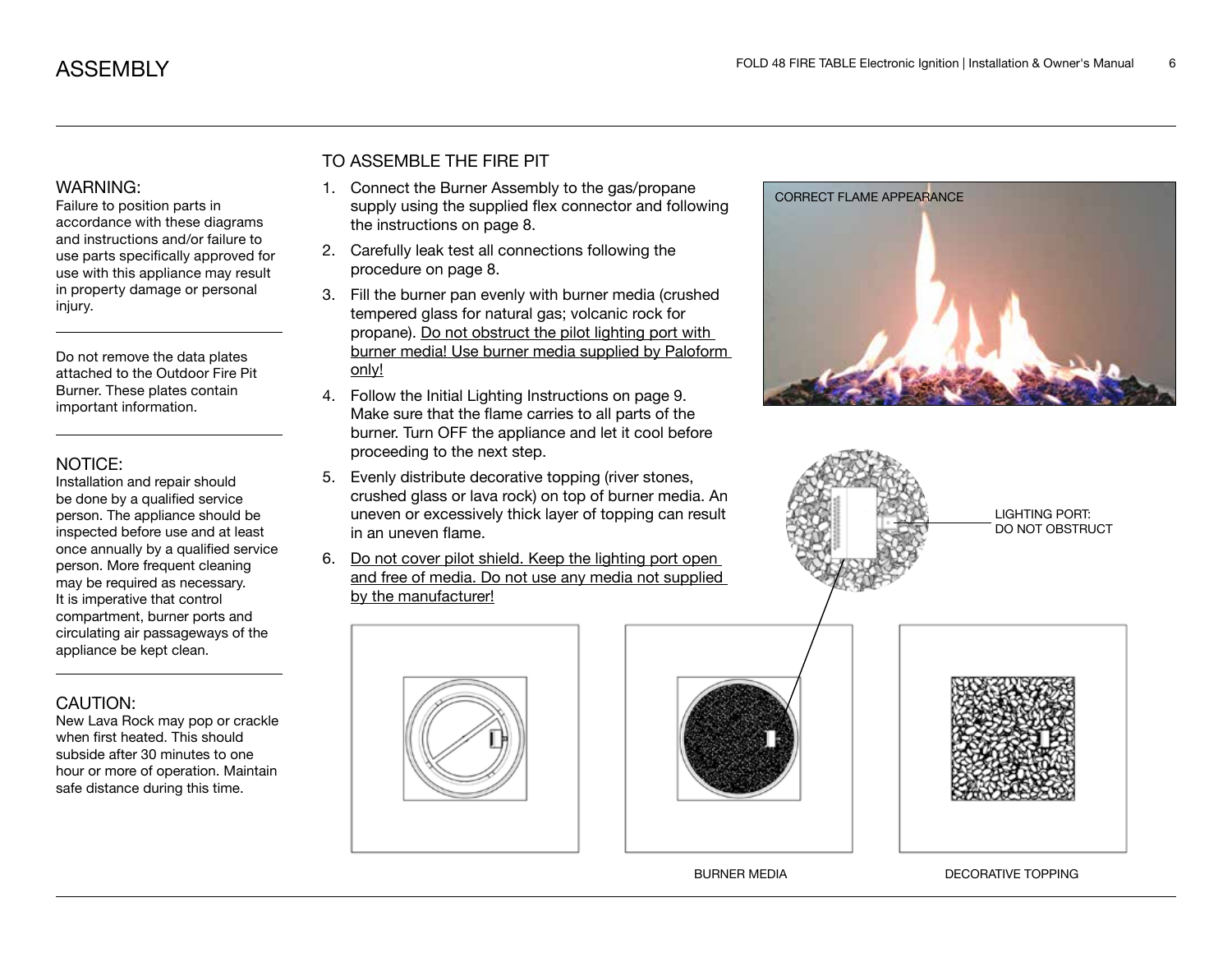



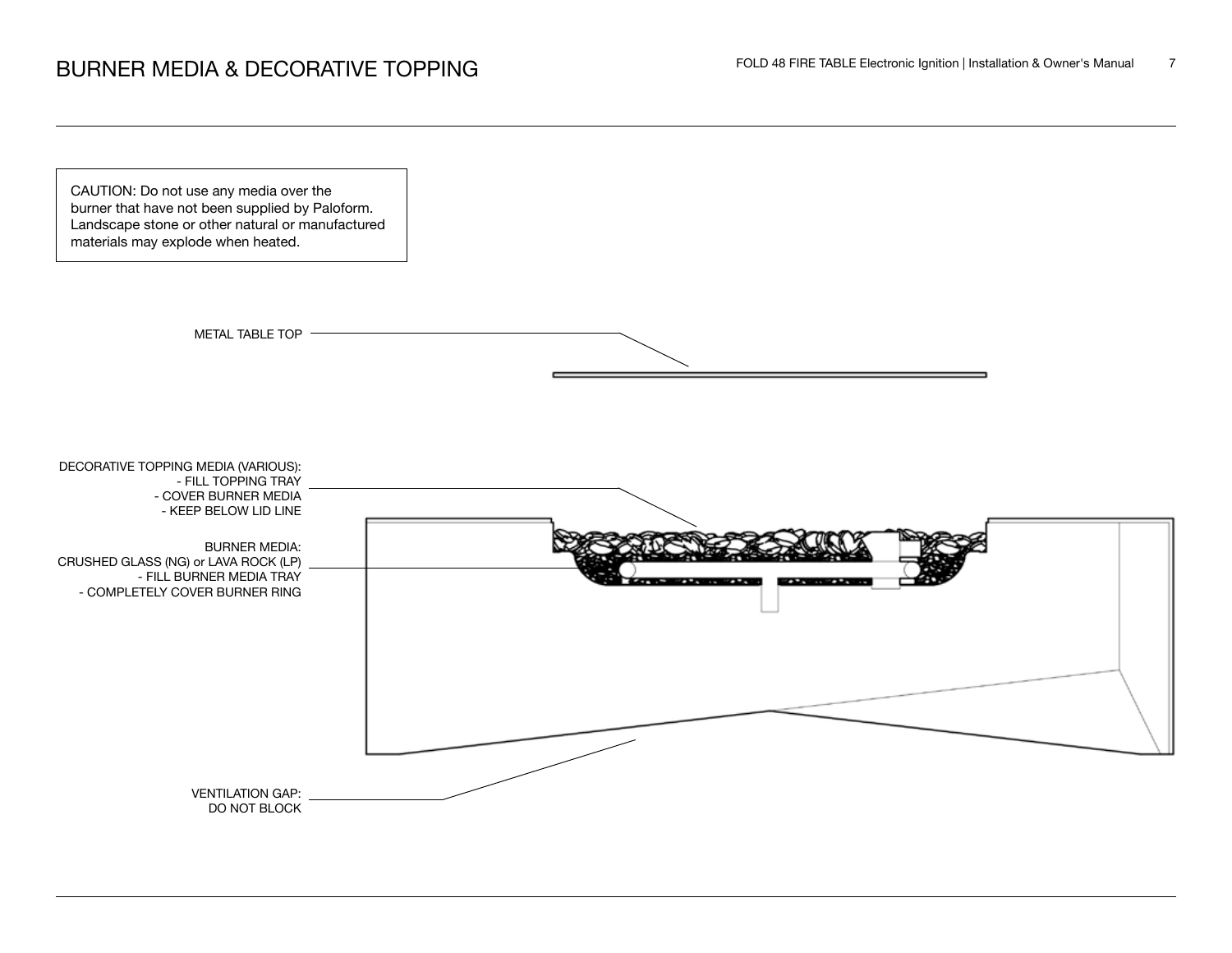A qualified service person must connect the appliance to the gas supply. Follow all local codes.

#### CAUTION:

Use only new black iron or steel pipe. Internally tinned copper tubing may be used in certain areas. Use pipe of 1/2" diameter or greater to allow proper gas volume to Outdoor Fire Pit Burner. If pipe is too small, undue loss of pressure will occur.

### INSTALLATION ITEMS NEEDED:

Before installing the Outdoor Fire Pit, make sure you have all items listed bellow:

- piping (check local codes)
- sealant
- manual shutoff valve
- adjustable (crescent) wrench or pliers
- sediment trap
- tee joints
- pipe wrench

## INSTALLATION REQUIREMENTS

Installation must include a manual shutoff valve, union, and plugged 1/8" NPT tap. Locate NPT tap within reach for test gauge hook up. NPT tap must be upstream from the appliance.

Apply pipe joint sealant lightly to male threads. This will prevent excess sealant from going into pipe. Excess sealant in pipe could result in a clogged burner injector.

Install sediment trap in supply line as shown below. Locate sediment trap where it is within reach for cleaning and trapped matter is not likely to freeze.

A sediment trap prevents moisture and contaminants from entering the Outdoor Fire Pit controls. If a sediment trap is not installed, or is installed incorrectly, the unit may not work properly.

APPROVED FLEXIBLE GAS HOSE

## CHECKING GAS CONNECTION

WARNING: Test all gas piping and connections for leaks after installing or servicing. Correct all leaks immediately.

WARNING: Never use an open flame to check for a leak. Apply a mixture of liquid soap and water to all joints. Bubbles forming on joints while the gas is running indicate a leak. Correct all leaks at immediately.

Test Pressures in Excess Of 1/2 psi (3.5 kPa) This appliance and its individual shutoff valve must be disconnected from the gas supply piping system during any pressure testing of that system at test pressures in excess of ½ psi (3.5 kPa).

Test Pressures Equal To or Less Than 1/2 psi (3.5 kPa) This appliance must be isolated from the gas supply piping system by closing its individual manual shutoff valve during any pressure testing of the gas supply piping system at test pressures equal to or less than ½ psi (3.5 kPa).

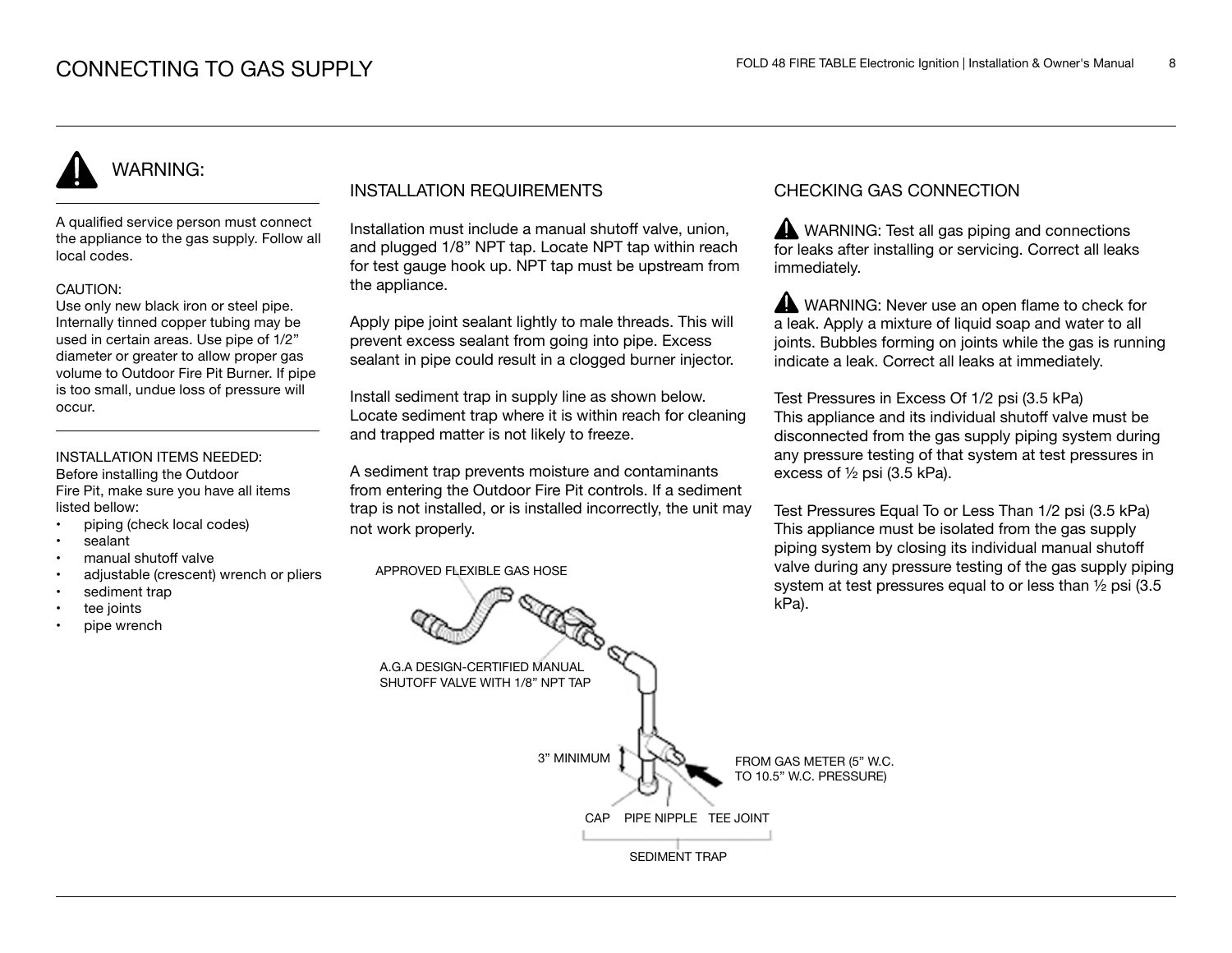Failure to follow these instructions exactly may result in fire or explosion causing property damage, personal injury or loss of life.

Before operating the appliance, check all around the appliance area and on the surrounding floor for the smell of gas - some gas is heavier than air and may settle on the floor in the event of a leak. IF YOU SMELL GAS, follow the safety instructions on page 1 of this manual.

This appliance is equipped with an ignition device that automatically lights the pilot. Do not try to light the pilot manually.

The main gas valve in this appliance is not serviceable and does not have any control knobs or switches to operate. Do not remove the heat shields covering the valve and electronic devices. Do not try to repair or modify the valve, as doing so may result in a fire or explosion. Call a qualified service technician if you have any safety concerns.

Do not use this appliance if any part of it has been under water. Immediately call a qualified service technician to inspect the appliance and to replace any part of the control system and any gas control that has been under water.

Improper installation, adjustment, alteration, service or maintenance can result in injury or property damage. For assistance or additional information, consult a qualified installer, service agency or the gas supplier.

Do not store or use gasoline or other flammable vapors or liquids in the vicinity of this appliance.

# INITIAL LIGHTING INSTRUCTIONS

Before placing burner assembly into a housing:

- 1. Purge air from the supply line.
- 2. Test for leaks in each of the following locations:
	- The gas supply line connection to the main valve;
	- The Burner connections and pilot;
	- All joints on the valve and control body;
	- All field made joints and gas shutoff valves;
	- All factory made joints and connections.
- 3. You may check for gas leaks using one of the following methods only:
	- Soap and water solution. WARNING: If using a soap and water solution to test for leaks, DO NOT spray the solution onto electronic parts;
	- An approved leak testing spray;
	- An electronic sniffer. NOTE: Remove any excess pipe compound from connections if using this method, as the compound can set off electronic sniffers.

# DANGER: NEVER USE AN OPEN FLAME TO CHECK FOR GAS LEAKS.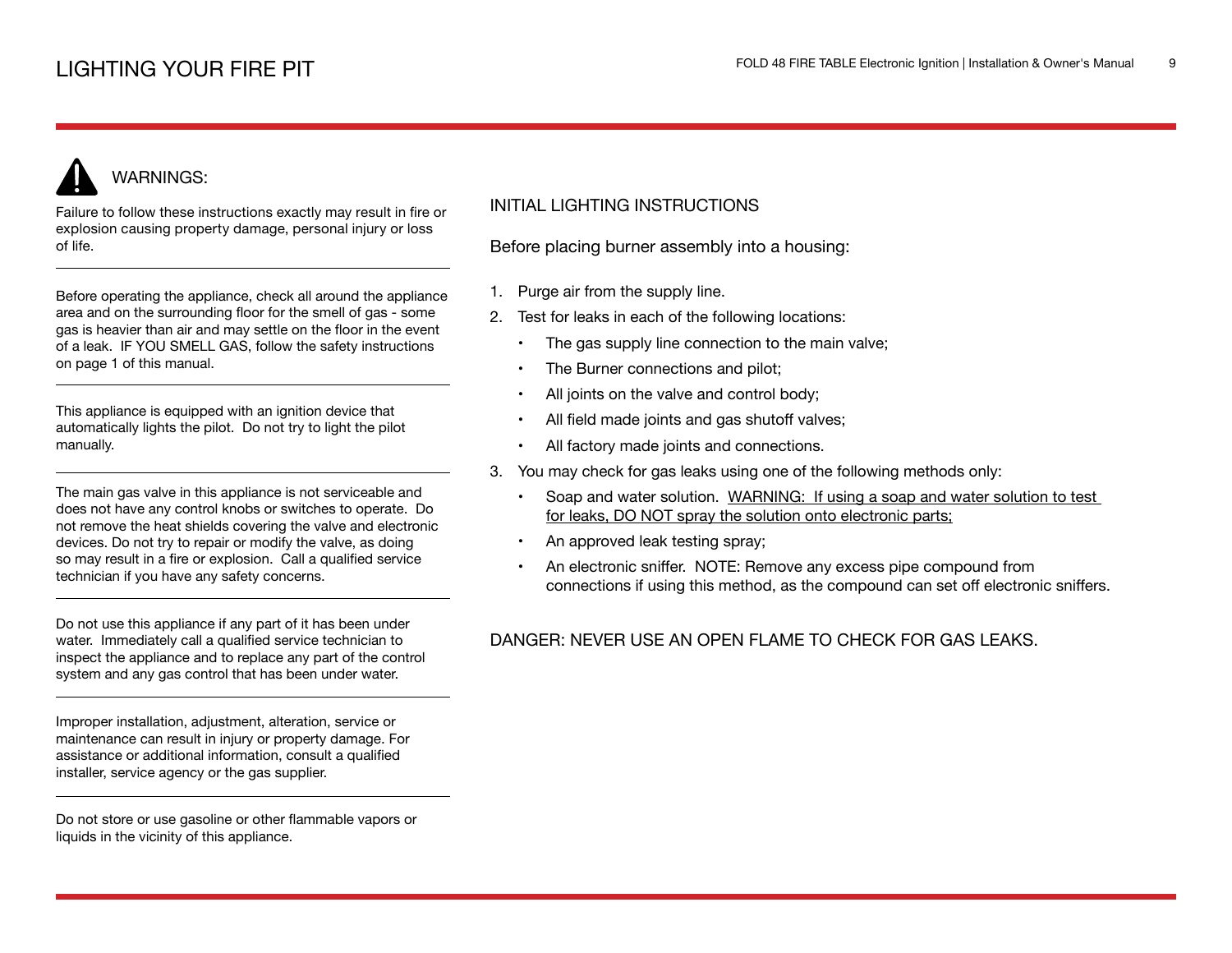This appliance is designed to be connected to a power source that is controllable by a switch.

Do not connect 24 VAC AC adapter to a live power source.

#### OPERATING INSTRUCTIONS

- 1. STOP! Read the safety information on pages 1, 2 and 9 of this manual.
- 2. Turn off all electric power to the appliance.
- 3. Do not attempt to light the pilot manually.
- 4. Turn the manual gas control valve to the OFF position.
- 5. Wait five (5) minutes to clear out any residual gas, then check for the smell of gas at and around the appliance, including near the floor. If you smell gas, STOP! Follow the instructions on page 1 of this manual. If you do not smell gas, continue to the next step.
- 6. Turn the manual gas control valve to the ON position.
- 7. Plug the supplied 24 VAC AC adapter into a 110V power outlet.
- 8. Connect the AC adapter to the AC input plug at the unit.
- 9. Place Burner Assembly in Housing
- 10. To ignite burner, turn on electric power to the appliance.
- 11. To turn off appliance, turn off electric power to the appliance.

#### TURNING OFF THE GAS TO THE APPLIANCE

- 1. Turn off all electric power supplied to the appliance if service is to be performed. Unplug the 24 VAC AC adapter from the power outlet.
- 2. If necessary, remove the burner from the housing to access the manual gas valve.
- 3. Turn the main manual shutoff valve to the full OFF position.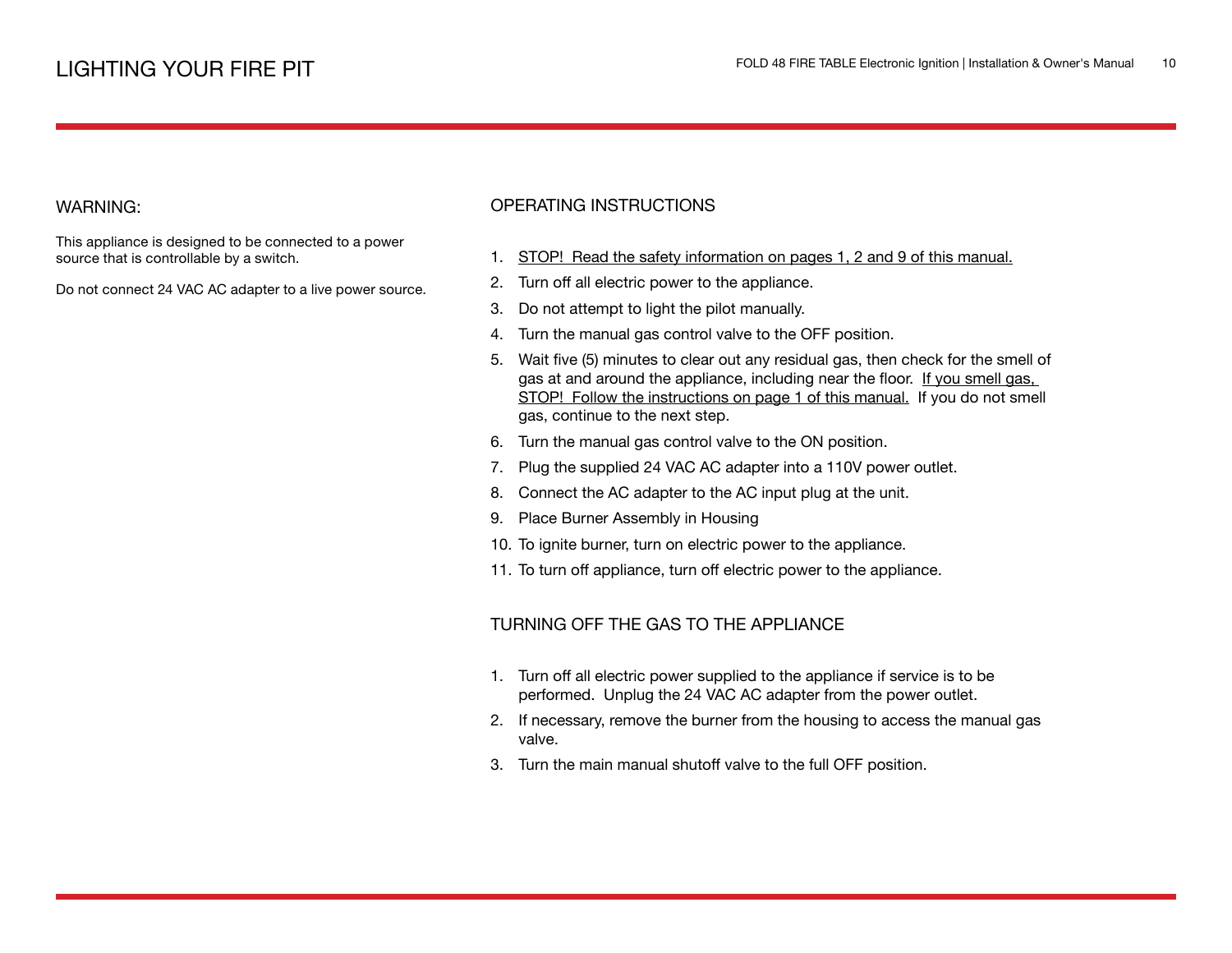## KEEP YOUR FIRE PIT COVERED

Covering your fire pit with its all-weather cover when not in use will prolong the life of all its components.

WARNING: Turn off gas before servicing fire pit.

We recommend that a qualified service technician perform the following check-ups at the beginning of each fire pit season.

If any irregularities are apparent with operation. Please refer to Troubleshooting guide, pages 12-13.

# BURNER ELEMENT AND PILOT

Inspect the burner at regular intervals at least twice a year. Keep the burner and pilot area clean by vacuuming or brushing. Make sure the burner porting and burner air openings are free of obstructions at all times. Remove pilot cover to inspect pilot.

Remove topping from top of burner ring and Inspect area around the burner. Remove any lint or foreign material with a brush or vacuum cleaner.

#### PILOT FLAME

The flames from the pilot should be visually checked as soon as the unit is installed, and periodically during normal operation. The pilot flame must always be present when the fire pit is in operation. The pilot flame has two distinct flames: one engulfing the flame sensor and the other reaching to the main burner.



PILOT ASSEMBLY

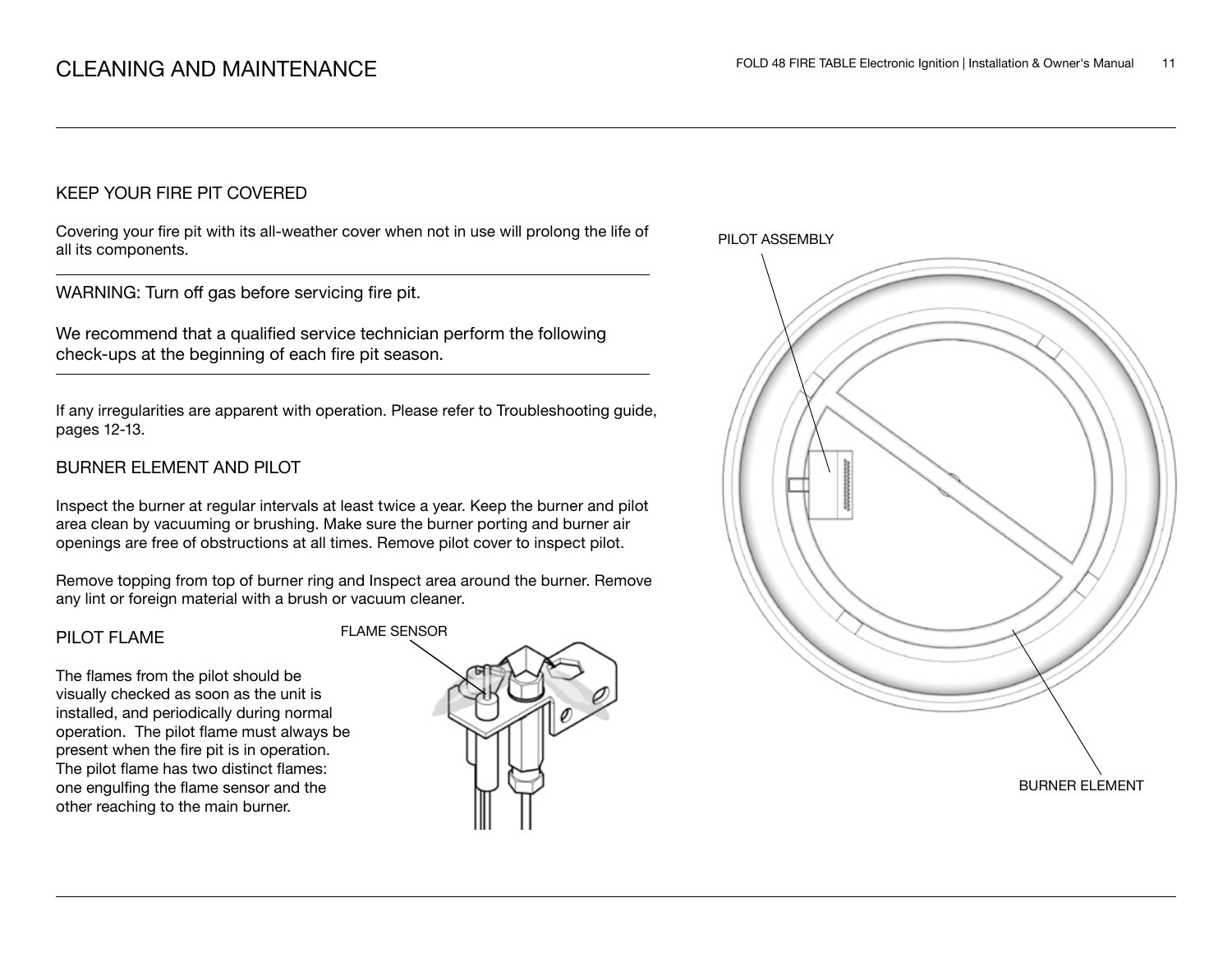| <b>WARNING:</b>                                                                                                                                          | <b>OBSERVED PROBLEM</b>                                                                                                                                          |    | <b>POSSIBLE CAUSE</b>                             |    | <b>REMEDY</b>                                                                                                                                                                                                                     |
|----------------------------------------------------------------------------------------------------------------------------------------------------------|------------------------------------------------------------------------------------------------------------------------------------------------------------------|----|---------------------------------------------------|----|-----------------------------------------------------------------------------------------------------------------------------------------------------------------------------------------------------------------------------------|
| Turn off appliance and let cool before<br>servicing. Only a qualified service person<br>should service and repair this appliance.                        | Burner shuts off/relights intermittently.                                                                                                                        |    | Wind or gusts in excess of 16 km/h<br>$(10$ mph). |    | Protect pilot from wind with<br>decorative topping - sides of pilot<br>housing may be covered. DO<br>NOT BLOCK IGNITION PORT.<br>In the case of consistently windy<br>conditions, a protective glass<br>barrier may be necessary. |
|                                                                                                                                                          |                                                                                                                                                                  | 2. | Air present in gas line                           | 2. | Ensure gas line is thoroughly bled                                                                                                                                                                                                |
|                                                                                                                                                          |                                                                                                                                                                  | 3. | Not enough air to pilot                           | 3. | Ensure ventilation holes/gaps are<br>not obstructed                                                                                                                                                                               |
|                                                                                                                                                          | Unit is smoking / sooting excessively.<br>(Note: It is natural and unavoidable for<br>appliance sets to produce moderate<br>levels of carbon (soot) where flames | 1. | Poor fuel quality                                 |    | Contact local natural gas<br>company                                                                                                                                                                                              |
| IMPORTANT: Operating unit where<br>impurities in air exist may create                                                                                    |                                                                                                                                                                  | 2. | Excessive flame impingement or<br>blockage        | 2. | Separate the stones to allow<br>more flame passage                                                                                                                                                                                |
| odors. Cleaning supplies, paint, paint<br>remover, cigarette smoke, cements<br>and glues, new carpet or textiles,<br>etc., create fumes. These fumes may | contact the media.)                                                                                                                                              | 3. | Improper fuel/air mixture                         | З. | Remove any foreign items from<br>the flame pattern and/or check<br>for proper orifice sizing                                                                                                                                      |
| mix with combustion air and create<br>odors. These odors will disappear                                                                                  | Burner is excessively noisy<br>(Note: The movement and combustion                                                                                                | 1. | Passage of air/gas across irregular<br>surfaces   |    | Relieve any tight bends or kinks<br>in gas supply line                                                                                                                                                                            |
| over time.                                                                                                                                               | of gas will create low, unavoidable<br>levels of noise.)                                                                                                         | 2. | Excessive gas pressure on natural<br>gas units    | 2. | Check/reset gas regulator<br>pressure                                                                                                                                                                                             |
|                                                                                                                                                          | Gas odor even when power is off                                                                                                                                  | 1. | Gas leak. See Warning statement<br>above.         |    | Locate and correct all leaks (see<br>Checking Gas Connections, pg 8)                                                                                                                                                              |
|                                                                                                                                                          |                                                                                                                                                                  | 2. | Main gas valve defective.                         | 2. | Replace gas valve                                                                                                                                                                                                                 |
|                                                                                                                                                          | Unit produces unwanted odors                                                                                                                                     | 1. | Gas leak. See Warning statement<br>below.         |    | Locate and correct all leaks (see<br>Checking Gas Connections, pg 8)                                                                                                                                                              |



Shut off gas supply. Do not try to light any appliance. Do not touch any electrical switch; do not use any phone in the vicinity of the appliance.

Immediately call your gas supplier from a safe distance. Follow your gas supplier's instructions.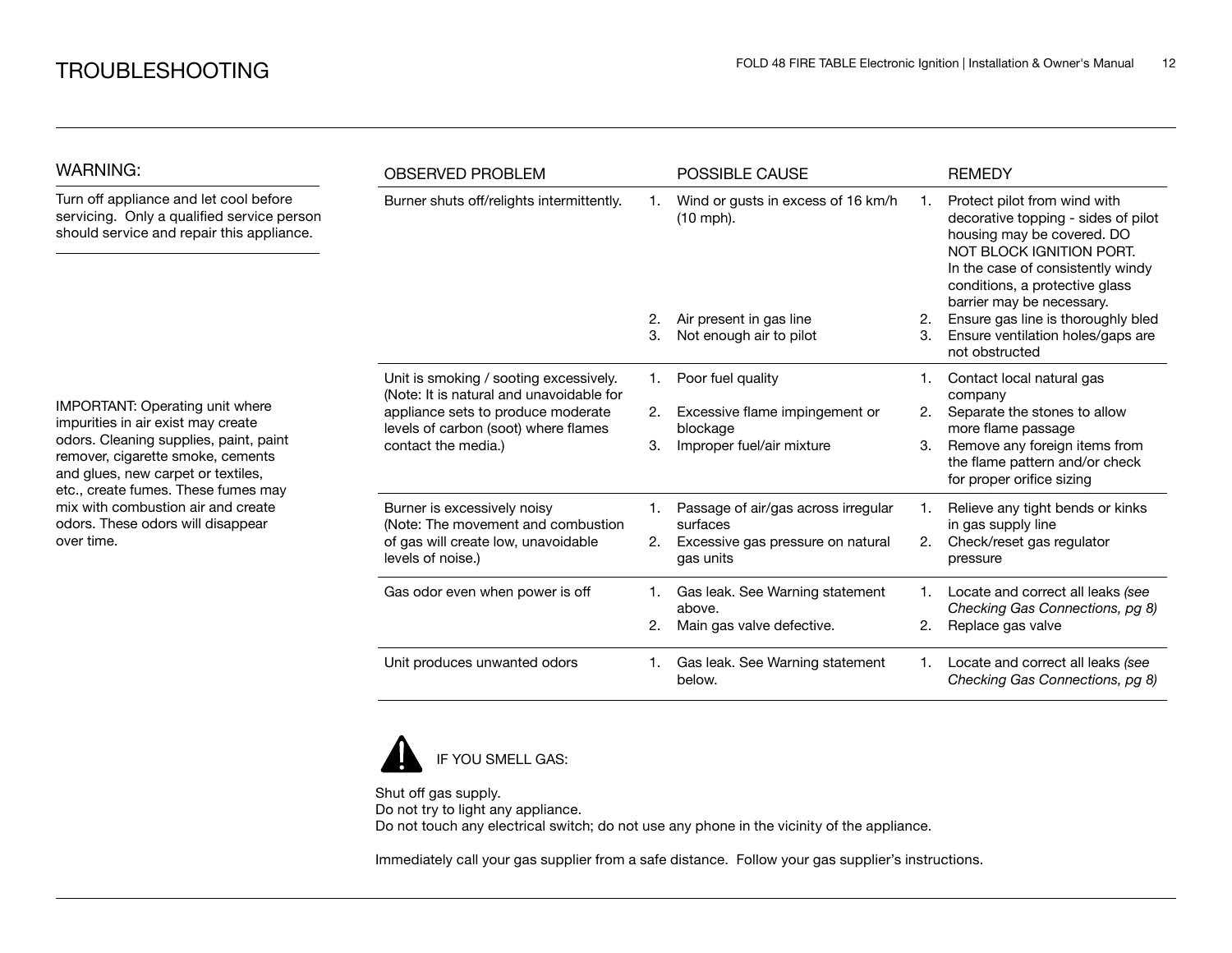| <b>WARNING:</b>                                                                                                                   | <b>OBSERVED PROBLEM</b>                                               |                      | POSSIBLE CAUSE                                                                                                                                               |                      | <b>REMEDY</b>                                                                                                                                                                                                                                                          |  |
|-----------------------------------------------------------------------------------------------------------------------------------|-----------------------------------------------------------------------|----------------------|--------------------------------------------------------------------------------------------------------------------------------------------------------------|----------------------|------------------------------------------------------------------------------------------------------------------------------------------------------------------------------------------------------------------------------------------------------------------------|--|
| Turn off appliance and let cool before<br>servicing. Only a qualified service person<br>should service and repair this appliance. | When power is turned on, nothing<br>happens                           | 1.                   | No power to unit                                                                                                                                             | 1.<br>2.<br>3.<br>4. | Check connections between<br>controls, power adapter and<br>power source<br>Check power at source<br>Verify that power adapter is<br>functioning correctly<br>If you are using a third-party<br>remote control unit, verify that<br>this unit is functioning correctly |  |
|                                                                                                                                   | When power is turned on, there is a<br>spark at pilot but no ignition | 1.<br>2.<br>3.<br>4. | Gas supply turned off or manual<br>shutoff valve closed<br>Air in gas lines when installed<br>Pilot is clogged<br>Pilot valve lead is loose/<br>disconnected | 1.<br>2.<br>3.<br>4. | Turn off gas supply or open<br>manual shutoff valve<br>Purge air from the supply line<br>Clean pilot (see Cleaning and<br>Maintenance, page 11) or replace<br>pilot assembly<br>Check/reconnect lead                                                                   |  |
|                                                                                                                                   | Burner does not light after pilot is lit                              | 1.<br>2.<br>З.<br>4. | Burner orifice is clogged<br>Inlet gas pressure is too low<br>Flame sensor or Main Valve lead<br>loose/disconnected<br>Ignition Control Board failure        | 2.<br>3.<br>4.       | Clean burner orifice<br>Contact local gas or propane<br>supplier<br>Reconnect / replace lead<br>Replace Board                                                                                                                                                          |  |
|                                                                                                                                   | Delayed burner ignition                                               | 1.                   | Lighting port is blocked                                                                                                                                     | 1.                   | Remove burner media/debris<br>from Lighting Port                                                                                                                                                                                                                       |  |
|                                                                                                                                   | Burner flame is too low or too high                                   | 1.<br>2.<br>3.       | Incorrect gas supply or pressure<br>Blocked burner orifice or burner<br>ports<br>Improper burner orifice size                                                | 1.<br>2.<br>3.       | Check for proper gas supply<br>pressure<br>Free burner orifice and burner<br>ports of any burrs, paint, or other<br>blockage<br>Verify proper burner orifice sizing<br>(see page 4)                                                                                    |  |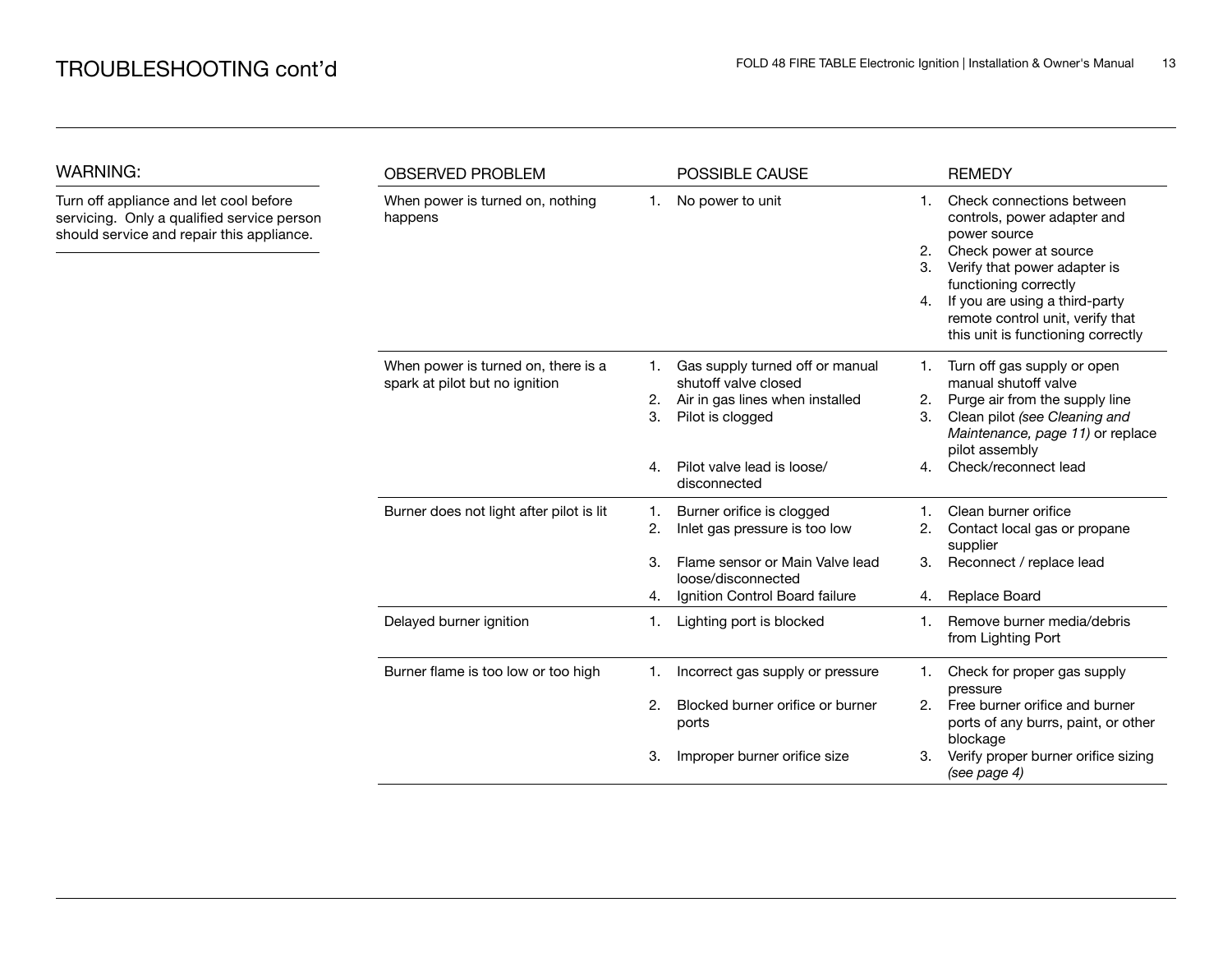|    |                                      | <b>Natural Gas</b>    | Propane           |
|----|--------------------------------------|-----------------------|-------------------|
| 1  | <b>Pilot Cover</b>                   | CIR-EPC               | same              |
| 1a | <b>Pilot Shroud</b>                  | CIR-EPC               | same              |
| 2  | Pilot Assembly                       | <b>PIL-E-410</b>      | PIL-E-410LP       |
| 3  | 18" Burner Ring                      | CIR-18-BUR            | same              |
| 4  | <b>Burner Pan</b>                    | CIR-18-PAN            | same              |
| 5  | Venturi                              | CIR-VEN-1             | same              |
| 5a | Air Shutter                          |                       |                   |
| 6  | Orifice                              | FIT-ORI-18            | FIT-ORI-37        |
| 7  | 3/8" Flare Adapter                   |                       |                   |
| 8  | <b>Flex Connector</b>                | CON-SS-5MM-12         | same              |
| 9  | <b>CIR Control Box</b>               | see drawing           | same              |
| 10 | <b>Control Box Chassis</b>           | CIR-E-CHA             | same              |
| 11 | Power Adapter 120V-NA<br>(not shown) | E-POW-24VAC           | same              |
| 12 | Burner Media (not shown)             | Crushed Glass 17.5 kg | Lava Pebbles 15 L |
| 13 | Topping Media (not shown)            | Various               | Various           |
| 14 | Fabric Cover (not shown)             | COV-FOL48-LC          | same              |
| 15 | Vessel (not shown)                   | FOL48-(colour code)   | same              |

WARNING: Failure to position parts in accordance with diagrams or failure to use parts specifically approved for this appliance may result in property damage or personal injury.

REPLACEMENT PARTS ARE AVAILABLE FROM PALOFORM

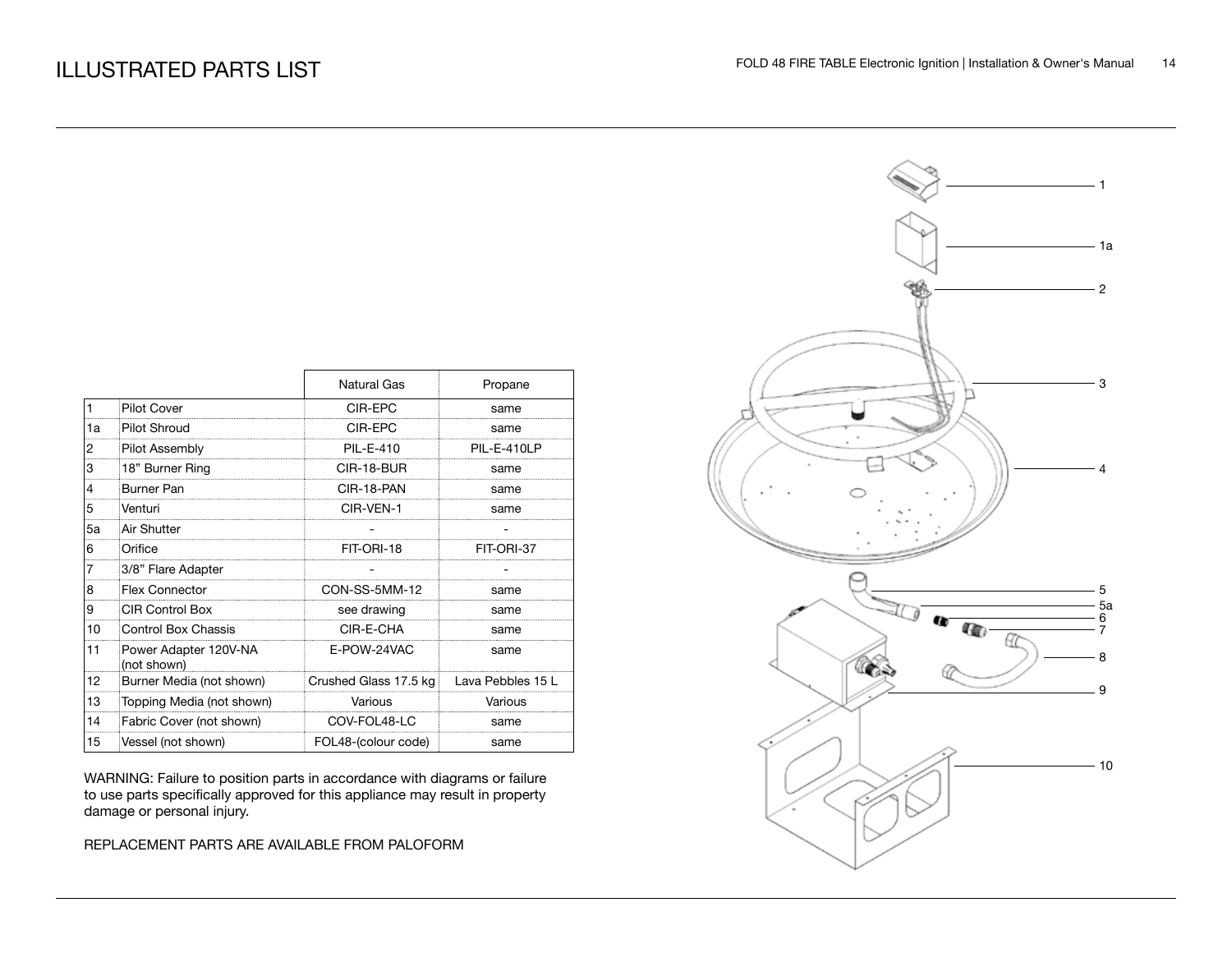|                       | $-1$                                             |                            |
|-----------------------|--------------------------------------------------|----------------------------|
|                       |                                                  |                            |
| $\boldsymbol{9}$<br>5 |                                                  |                            |
| $10 -$                | $-2$<br>ъ<br>- 3                                 |                            |
| $11 -$<br>₩           | $\overline{\mathbf{4}}$<br>$\boldsymbol{9}$<br>0 |                            |
| $1a -$                |                                                  | $\,6\,$                    |
|                       |                                                  | $\boldsymbol{7}$<br>$\bf8$ |

|    |                              | <b>Natural Gas</b>     | Propane           |
|----|------------------------------|------------------------|-------------------|
|    | <b>CIR Control Box Cover</b> | CIR-E-BOX              | same              |
| 1a | CIR Control Box Housing      | CIR-E-BOX              | same              |
| 2  | Dual Solenoid Valve          | E-VAL-BASO             | w/ LP reg. spring |
| 3  | 3/8"x1-1/2" - Nipple         |                        |                   |
| 4  | 3/8" Bulkhead Union          |                        |                   |
| 5  | 3/8" Street Elbow            |                        |                   |
| 6  | Pilot Assembly               | PII -F-410             | PIL-E-410LP       |
|    | Shrink-fit Cord Grip         |                        |                   |
| 8  | Ignition Control Board       | E-BOARD-CC9            | same              |
| 9  | 3/8" Flare Adapter           |                        |                   |
| 10 | 3/8" Close Nipple            |                        |                   |
| 11 | <b>Barrel Connector</b>      | part of wiring harness |                   |
| 12 | Wiring Harness (not shown)   | E-WIR-KIT              | same              |

 $\Gamma$ 

F.

┑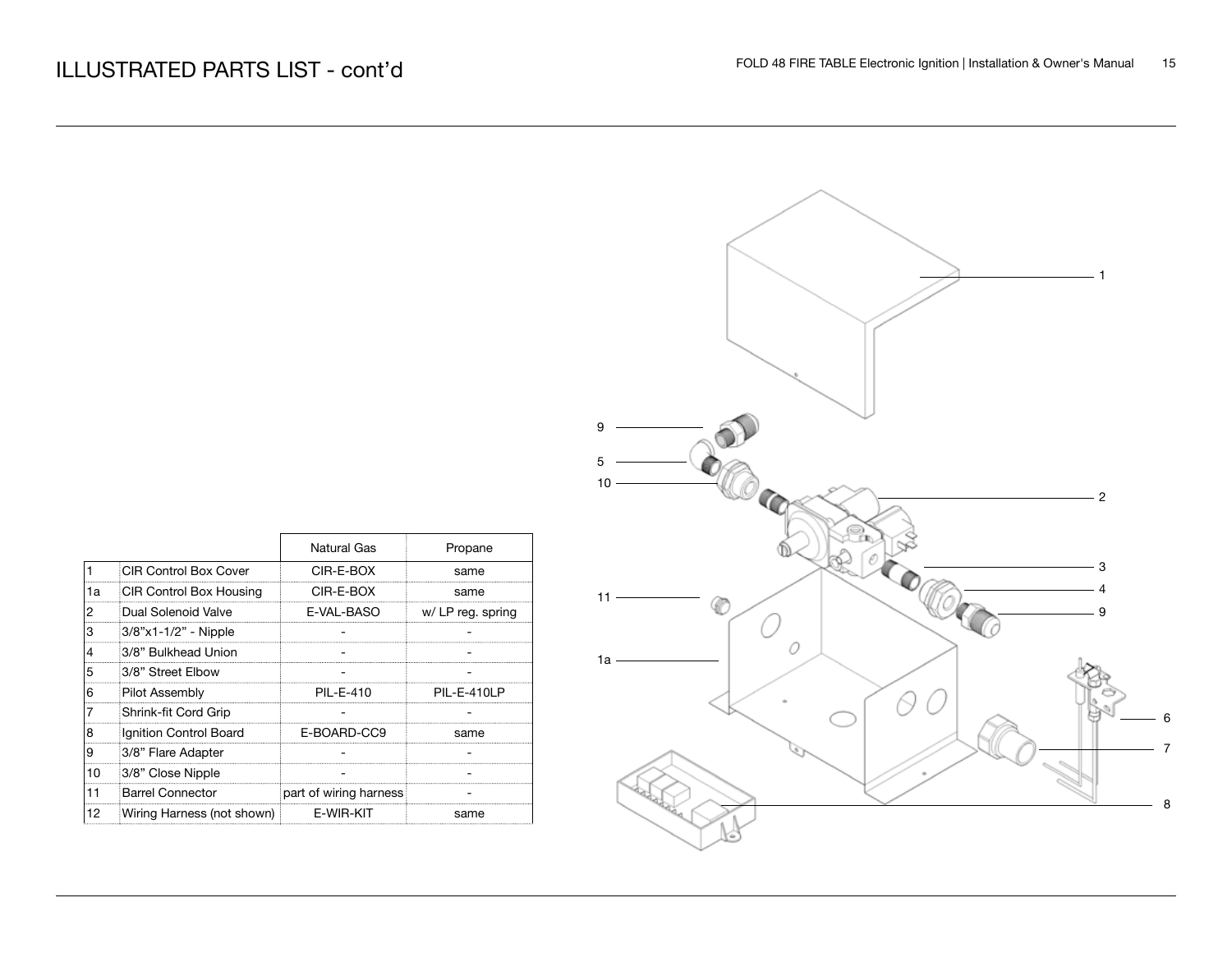

IGNITION CONTROL BOARD: E-BOARD-CC9